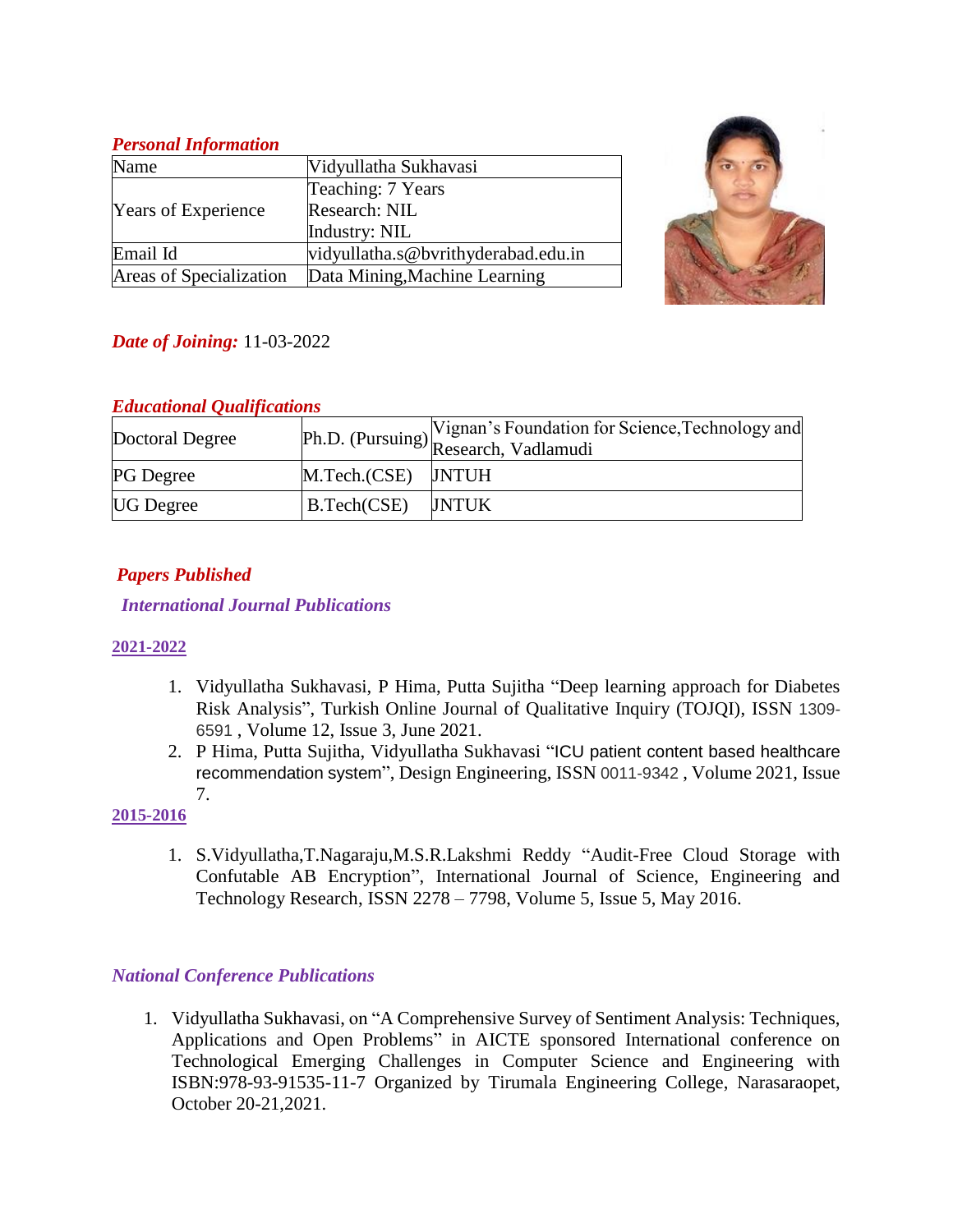#### *FDP's Attended / Conducted*

- 1. 40-hour online FDP on **Machine Learning and its Applications with Python** Organized by E&ICT Academy, NIT Warangal and VFSTR (Deemed to be University), Guntur from 17<sup>th</sup>-26<sup>th</sup> January, 2022.
- 2. 10 Day National FDP on **Applications on AI & Blockchain** organized by Vignan's Foundation for Science,Technology and Research in association with Malaviya National Institute of Technology-Jaipur from April 1-10,2021.
- 3. One Week online short-term Course on **Introductory Data Science and Deep Learning** from 16 September 2021 to 20 September 2021 organized by AICTE Training and Learning (ATAL) Academy at International Institute of Information Technology, Naya Raipur.
- 4. One Week online short-term Course on **Artificial Intelligence** from 08 June 2020 to 12 June 2020 organized by AICTE Training and Learning (ATAL) Academy at National Institute of Technology, Warangal.
- 5. One Week hands-on FDP on **Artificial Intelligence using Python** organized by Department of CSE & Department of IT in association with Brainovision Solutions & National Youth council of India from 14-09-2020 to 19-09-2020.
- 6. One Week online FDP on **Python 3** from 25 May 2020 to 31 May 2020 organized by Department of Computer Science and Engineering at Vignan's Institute of Engineering for Women.
- 7. One Week online FDP on **Deep Learning for NLP** from 23 November 2020 to 27 November 2020 organized by Department of Computer Science and Engineering at National Institute of Technology, Andhra Pradesh.
- 8. One Week online short-term Course on **Deep Learning Using Python** from 03 August 2020 to 07 August 2020 organized by AppTronix in collaboration with Mahatma Gandhi Institute of Technology, Hyderabad.
- 9. Two days online workshop on **ML & AI Using Covid-19 Virus Data Analysis** organized by Finland labs in association with National social summit, IIT Roorkee from 23-24 May 2020.
- 10. Three days' Workshop on "Android Programming" held at CMREC College.
- 11. Three days' Workshop on "Big Data Analytics" held at CMRIT College.
- 12. Three days' Workshop on "Advanced BigData Analytics with Hadoop Ecosystem" held at CMREC College.
- 13. One week Workshop on "Teaching Methodologies" held at CMRCET College.
- 14. Three-day national level workshop on Machine Learning and Predictive Analysis Using R-Programming held at JNTUHCES, Sultanpur.
- 15. Two-day boot camp on Machine Learning and Big Data Analytics held at CMRIT by TASK team.
- 16. One week workshop on Scripting Languages and Latex held at CMRIT college.